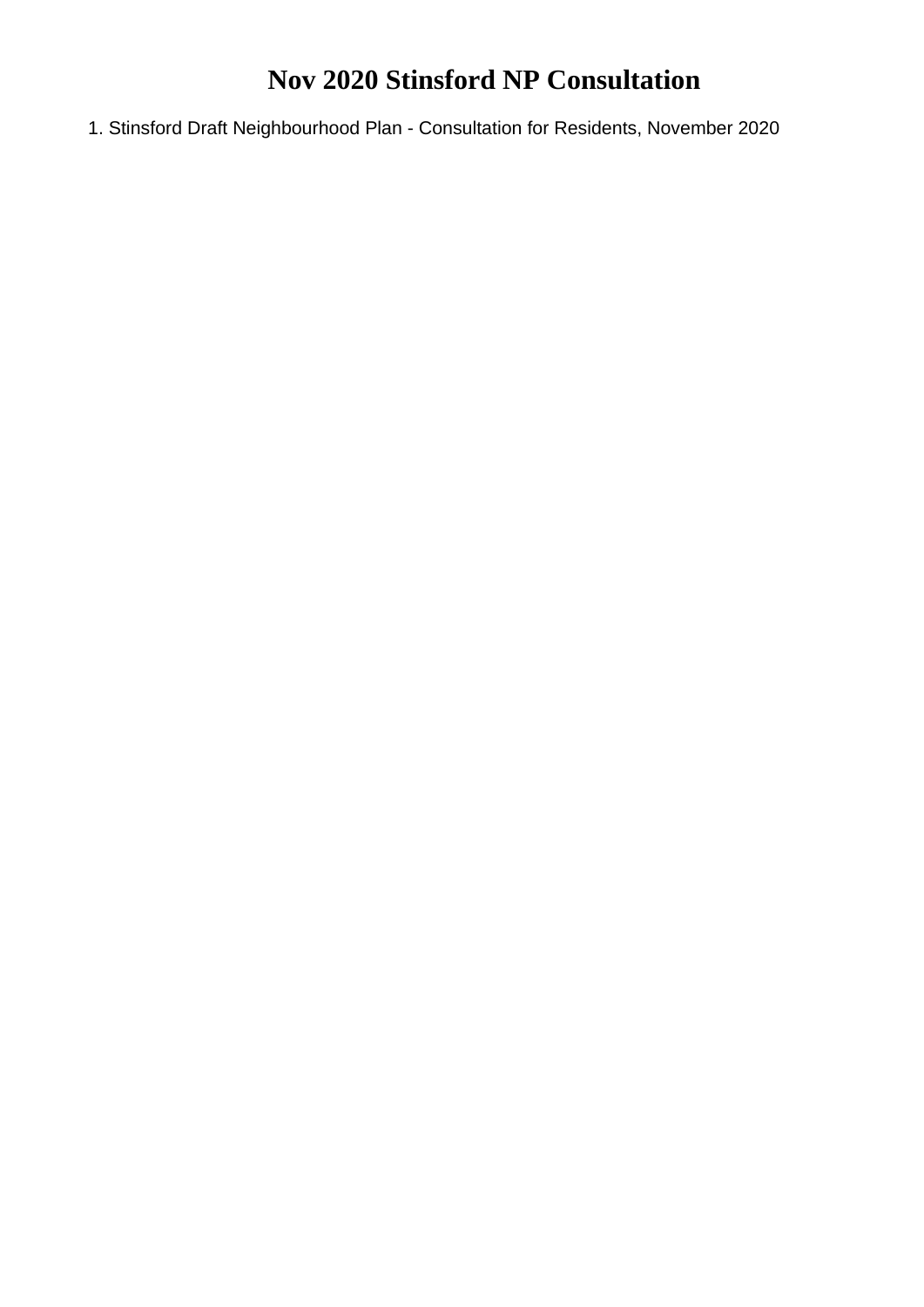Q1 Housing - page 27 of the Draft Neighbourhood Plan sets out three options for housing, especially affordable housing, in Stinsford parish, up to a maximum of 16 new homes by 2036. Which option do you prefer? Please use the comments box to mention any particular sites (in option 2) or settlements (in option 3) you think should be considered; or for any other comments.[NOTE: none of our three options can stop Dorset Council from proposing in the Local Plan a strategic development North of Dorchester. The options in the NEIGHBOURHOOD PLAN are about small-scale housing development. These options will remain relevant, whatever larger development may be proposed by Dorset Council.]

|                                                                                                                                                                                                                                                  | <b>Response</b><br><b>Percent</b> | <b>Response</b><br><b>Total</b> |
|--------------------------------------------------------------------------------------------------------------------------------------------------------------------------------------------------------------------------------------------------|-----------------------------------|---------------------------------|
| Option 1 - Do nothing. (Apart from strategic sites named in the Local Plan, only very limited<br>1 housing development will be allowed, e.g. converting existing buildings, or exception sites<br>for ONLY affordable housing.)                  | 53.33%                            | 8                               |
| Option 2 - Identify one or more specific housing sites, to include affordable housing.<br>2 (Strategic sites named in the Local Plan could also go ahead.)                                                                                       | 20.00%                            | 3                               |
| Option 3 - Identify one or more settlements where limited new housing, especially<br>3 affordable housing, would be appropriate, but without choosing specific pieces of land.<br>(Strategic sites named in the Local Plan could also go ahead.) | 13.33%                            | 2                               |
| Don't know / prefer not to choose                                                                                                                                                                                                                | 13.33%                            | 2                               |
|                                                                                                                                                                                                                                                  | answered                          | 15                              |
|                                                                                                                                                                                                                                                  | skipped                           | 0                               |

Comments: (7)

- $1$  From past experience, a plan that suggests acceptance of any new housing may unintentionally focus local authorities on the Stinsford area, especially if other neighbourhood plans are against new housing. We should continue to work toward influencing existing housing plans, ensuring this is limited to property repurposing and redevelopment and achieved using designs that are in keeping with the old rural nature of the area. Also, that redevelopment does not exceed the footprint of previous buildings. It should be possible for any rework to provide affordable housing by limiting the size of each property - favouring smaller units.
- 2 Until Dor15 is clarified it is premature to do anything.
- 3 No need , lets preserve what little bit we have left before we drown in the 3500 houses North of the parish.
- 4 Do not want a site or it becomes a development which is not in keeping with our community. A development would cause more traffic which is the issue on country lanes.
- 5 To date, I have not been persuaded of the veracity of the numbers of affordable houses that might be needed to satisfy local need within the parish. Recognising the wider housing need in the Dorset Council area, if the Stinsford Neighbourhood Plan was to identify sites for development, I fear it might attract development rather than satisfy local need. Where there is a genuine need and desire to create an affordable housing opportunity for locals, the proponents of any development are able to argue the case and to justify development on a case by case basis through the planning process. The Neighbourhood Plan could usefully prescribe the maximum size and density of such a development, conditions that must be met (covering, for example, impact on roads and traffic, adjacent properties and the environment) and minimal requirements for the sustainability and continued status as affordable in perpetuity.
- 6 The sites I would identify would be the KMC proposals near Lower Bockhampton and Stinsford Farmhouse. They adjoin existing development. They MUST inlcude some affordable housing, protected in perpetuity (NOT the government's definition of affordable housing).

7 (1) Housing = Option 2. I am in facour of small scale expansion (2-3 bedrooms) of both Open Marker(OMH) & Affordable housing as I would like to see younger people have an opportunity to move into the area and smaller units would provide opportunities for locals to downsize into. The 'rural scene' in the future will be saved by those who know and love it from growing up in it. However, because there seems to be a grey area between ""Rented Affordable"" & ""Social"" housing - and until this is made clearer to me; I err away from Option 3 (""especially affordable housing""). Reservations I would like to make on any development within the 3 hamlets familiar to me: STINSFORD: KM's master plan to build houses and agri-industrial centre along Church Lane should stay within existing

barn/buildings' footprint and houses to be served by a separate access road other than Church Lane (which should not be urbanised by widening). Reasons= Church & Hardys Trail.

L BOCKHAMPTON: There is already a real traffic problem through village for residents, pedestrians, equestrians, cyclists & mobility scooters. Any increase in housing must be very small (as South route is too tempting to not use) &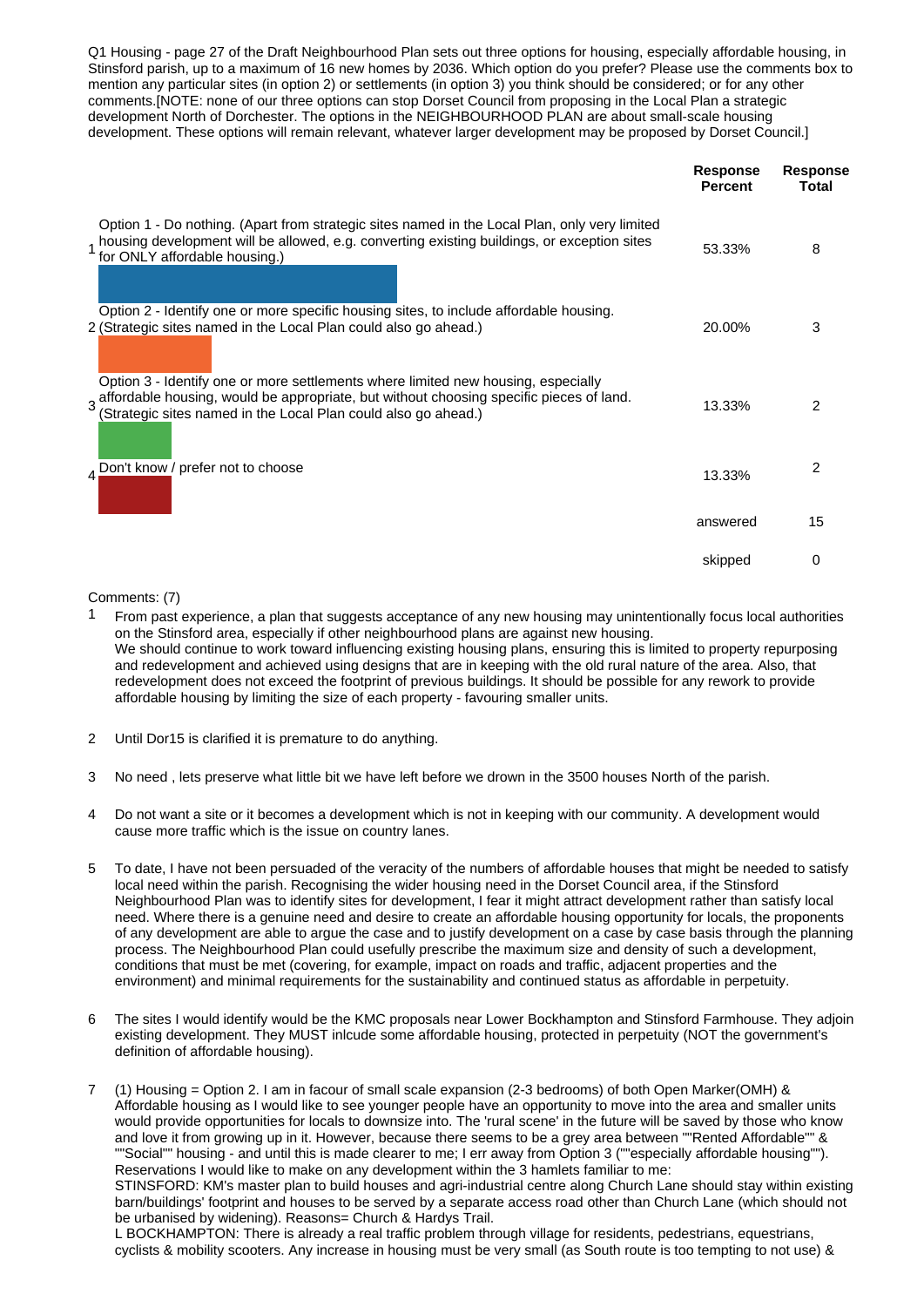car speed controls put in place prior to any expansion of housing.

H BOCKHAMPTON: with its 2 Business Parks, Holiday Park & multi-purpose Visitors Centre as well as OMH - there may be pockets where Tourism & residents would be minimally impacted by a small development of new housing which has such good access to A35 in either direction.

Potential Brownfield sites might be site next to the driveway of Birkin House at Stinsford, and the 2 Business parks at H Bockhampton.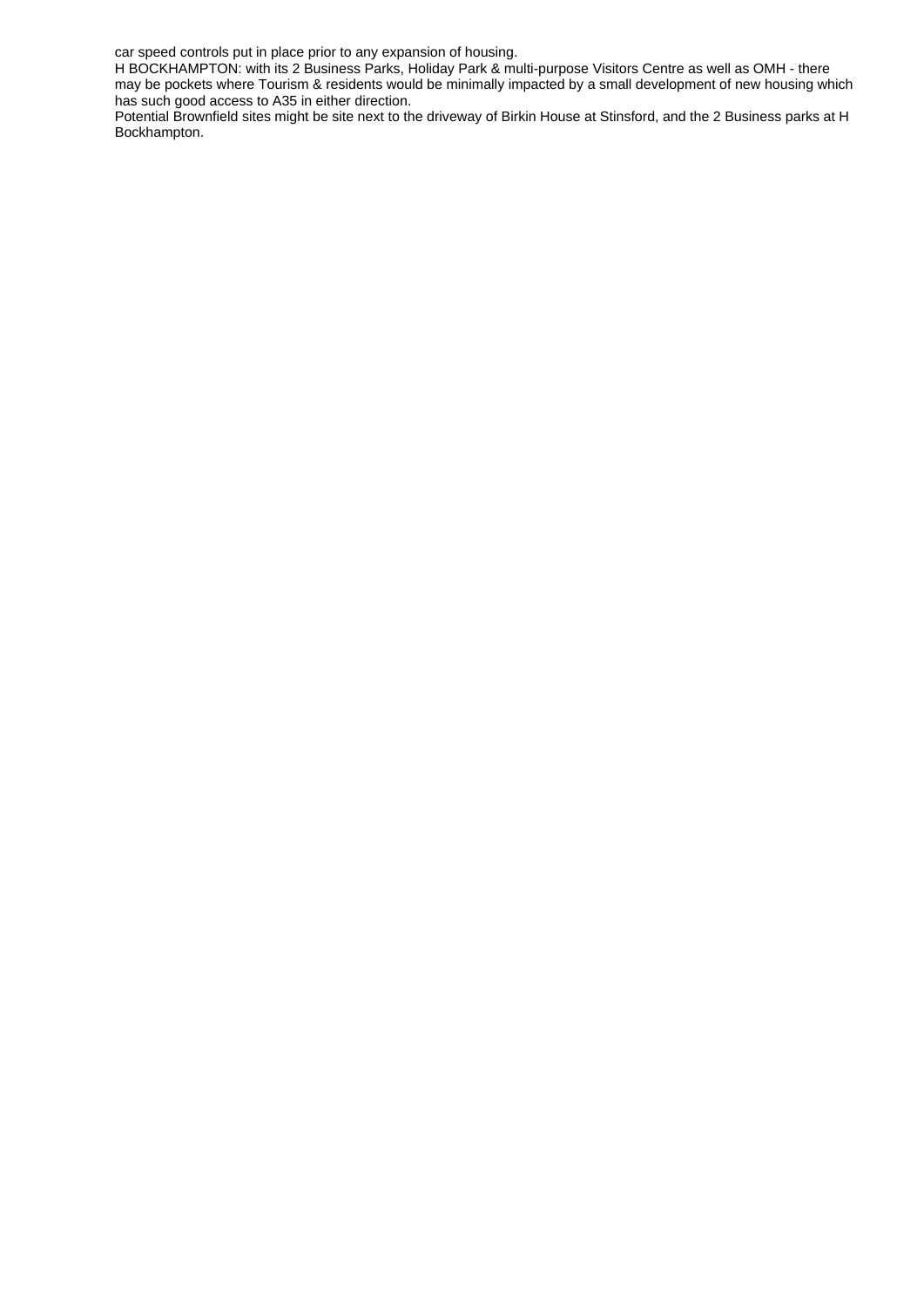Q 2. Employment - page 28 of the Draft Neighbourhood Plan sets out two options for employment land in Stinsford parish. Which option do you prefer?Please use the comments box to name any business park(s) or other employment sites you think should be expanded; if so, to name any checks or restrictions the policy should include; or for any other comments.

|                    |                                                                                                                                                                                                                                                                                                                                                                                                                                                   | <b>Response Response</b><br><b>Percent</b> | <b>Total</b> |
|--------------------|---------------------------------------------------------------------------------------------------------------------------------------------------------------------------------------------------------------------------------------------------------------------------------------------------------------------------------------------------------------------------------------------------------------------------------------------------|--------------------------------------------|--------------|
| 1 new-build.)      | Option 1 - Do nothing. (The Local Plan allows extensions, conversions and replacements but no                                                                                                                                                                                                                                                                                                                                                     | 66.67%                                     | 10           |
|                    | 2 Option 2 - Expand one or more existing business parks or employment sites.                                                                                                                                                                                                                                                                                                                                                                      | 33.33%                                     | 5            |
|                    |                                                                                                                                                                                                                                                                                                                                                                                                                                                   | answered                                   | 15           |
|                    |                                                                                                                                                                                                                                                                                                                                                                                                                                                   | skipped                                    | 0            |
| Comments: (7)<br>1 | There is plenty of space in the current Kingston Maurward Farm area and the Higher Bockhampton<br>business park for business.<br>It is assumed extending buildings within the existing site boundaries could provide new business units<br>and is allowed in option 1.<br>In addition, the introduction of speed limits may help dissuade the use of the local lanes as 'shortcuts'.                                                              |                                            |              |
| 2                  | Until DOR15 is clarified it is premature to do anything                                                                                                                                                                                                                                                                                                                                                                                           |                                            |              |
| 3                  | Utilise buildings at western side of Kingston Maurward College as the occupants then have excellent<br>road access off the Stinsford roundabout, few local residents to be affected, income for the college and<br>they are buildings that are being used for employment currently.                                                                                                                                                               |                                            |              |
| 4                  | Due to the current situation of mass unemployment expected due to COVID19 in the near future I cannot<br>see a need, there are industrial estates around Dorchester that could serve many if units needed,<br>however if more sites are needed, in order to not create any more issues with traffic, option 1 allows<br>expansion which and the business parks are fairly close to the A35.                                                       |                                            |              |
| 5                  | Is there a quantifiable appetite for businesses to move into this rural area? Do the working-age residents<br>of the parish wish to see jobs created so that they do not have to travel outside of the parish to go to<br>work? Is there any advantage to the residents, to the infrastructure, or for the environment of the parish,<br>to be gained by the expansion of existing sites? To date, I believe the answer to all three questions is |                                            |              |

Hampton Business Park strikes me as an example of reasonably sympathetic conversion of farm buildings to business units, with a diverse range of businesses on the site. Within the site there appears to be room for similar buildings on land where older buildings no longer exist. Perhaps, additional units within the existing site would be sufficient to satisfy any small increase in businesses wishing to relocate to the parish.

The views of the residents of Higher Bockhampton with regard to the potential impact and acceptability of expansion outside of its current footprint should be paramount in the absence of any evidenced need for the migration of employment opportunities into this otherwise rural economy.

6 Any changes to employment sites should be used to bring about (a) improved landscaping (b) carbon neutrality (c) no harmful environmental emissions (d) no additional car / van / lorry traffic on the lanes.

no.

7 (2) Employment= Option 1. While there are un-filled units at H Bockhampton Business Parks, I wonder is there is a real demand for a further indutry-park at Stinsford and would there be restrictions to prevent any Business Park reverting to a Supply Hub / Storage facility with v. large haulage vehicles on the lanes - will Highways improve roads for these weights & sizes of vehicles? The old road through Yellowham woods, where Claas Farm machinery is, would seem a better location for any further agribusinesses.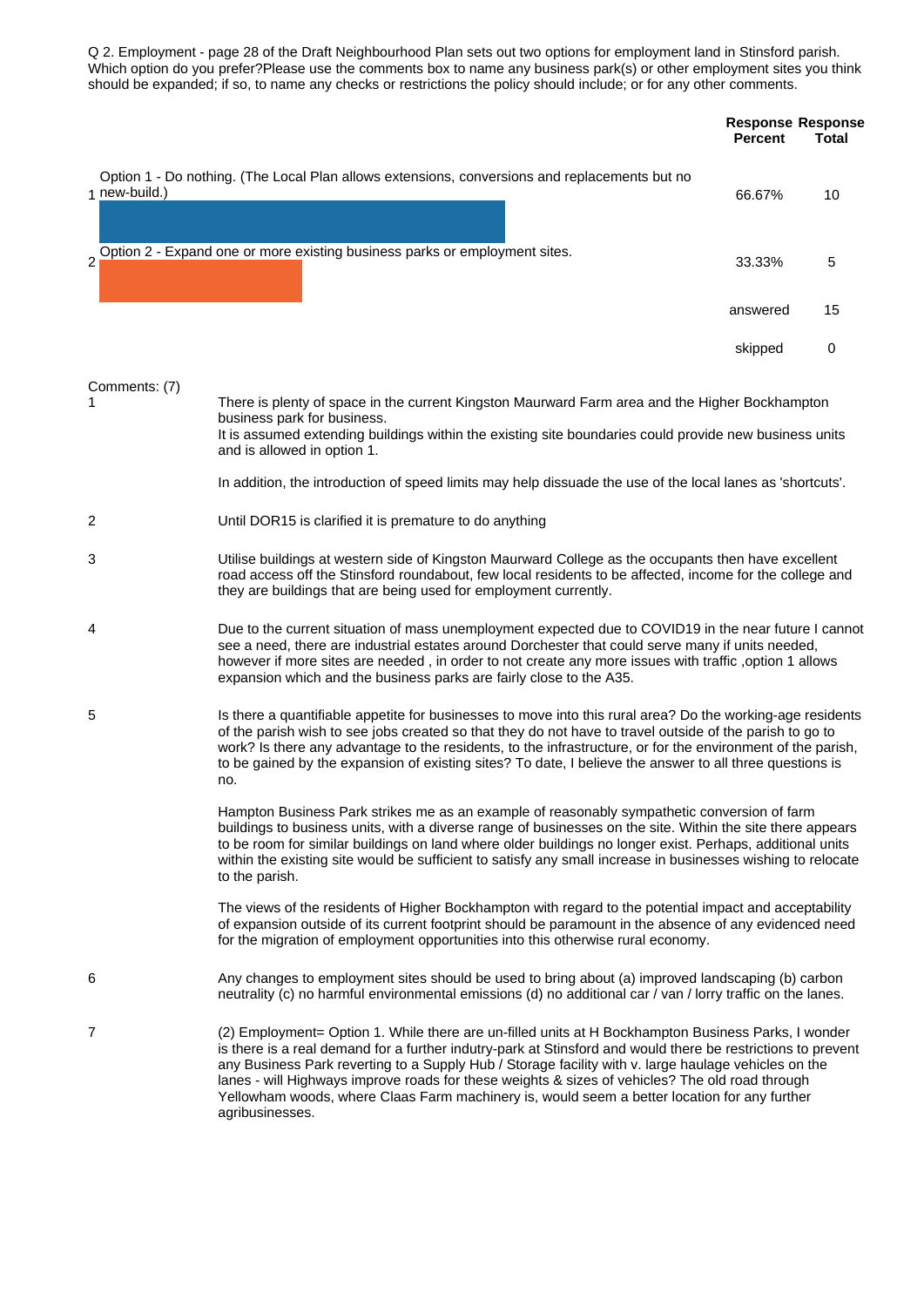Q 3. Community Facilities - Stinsford Parish currently has no indoor community facilities. Kingston Maurward College's 2019 Masterplan proposes a multi-use building which would, at times, be available for community use. Draft Policy SNP 11 (page 29) could support this proposal. Do you, in principle, support the development of a new multi-use building at Kingston Maurward, if it includes provision for community use? Please use the comments box to mention any checks or restrictions the policy should include; or for any other comments.

|                                                                                                                                                               | <b>Response</b><br><b>Percent</b> | <b>Response</b><br>Total |
|---------------------------------------------------------------------------------------------------------------------------------------------------------------|-----------------------------------|--------------------------|
| Yes, I support the principle of a new multi-use building at Kingston Maurward, if it includes<br>1 provision for community use                                | 46.67%                            |                          |
| Yes, I broadly support the principle of a new multi-use building at Kingston Maurward, if it<br>2 includes provision for community use, but with reservations | 13.33%                            | 2                        |
| No, I do not support the principle of a new multi-use building at Kingston Maurward,<br>3 regardless of whether it includes provision for community use       | 40.00%                            | 6                        |
| 4 Don't know / prefer not to choose                                                                                                                           | 0.00%                             | 0                        |
|                                                                                                                                                               | answered                          | 15                       |
|                                                                                                                                                               | skipped                           | 0                        |

Comments: (4)

- 1 The appearance of and New Buildings must be sympathetic to the nearby listed houses and views.
- 2 We have halls locally ie. Puddletown, Charminster, Chalton Down, in the town is Trinity Club and Colliton Club and by putting up another facility you are taking necessary business away from already established facilities.
- 3 The mulit-use building should be carefully assessed so as to achieve (a) no detriment to landscape, including dark skies ; (b) carbon neutrality ; (c) no additional car / van / lorry traffic on the lanes. There should be a legal agreement between KMC and Stinsford PC to secure the community use, at reasonable or concessionary cost.
- 4 (3) Community Facilities = KM future appears a bit uncertain and hotchpotch: chasing funds for buildings with no longterm strategy/direction. What is ""community use""? - just for PC meetings? Also, I understood that St Michaels intends to become more relevant by serving the community in more secular ways.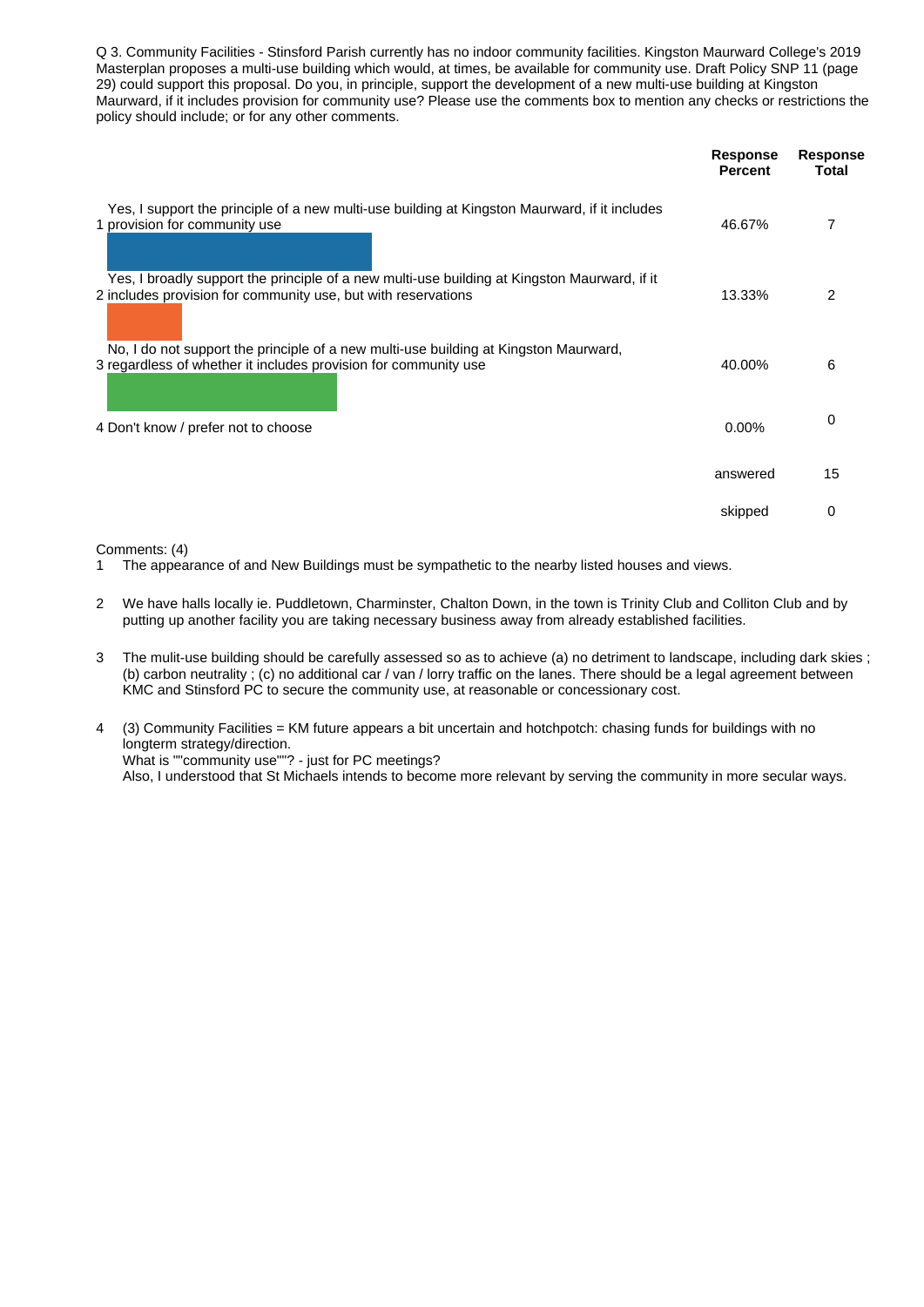Q 4. Local Landscape - In Policy SNP2 (page 12) the Draft Neighbourhood Plan tries to say what is special about Stinsford's landscape, and how it should be protected. Do you agree with Draft Policy SNP2?Please use the comments box to mention any points in the policy that you disagree with, or that we have missed.

|                                                                                          | <b>Response</b><br><b>Percent</b> | <b>Response</b><br><b>Total</b> |
|------------------------------------------------------------------------------------------|-----------------------------------|---------------------------------|
| 1 Yes, I agree with draft policy SNP2                                                    | 93.33%                            | 14                              |
| 2 I broadly agree with draft policy SNP2, but have suggestions on how it can be improved | 6.67%                             | 1                               |
| 3 No, I disagree with draft policy SNP2                                                  | 0.00%                             | 0                               |
| 4 Don't know / prefer not to choose                                                      | 0.00%                             | 0                               |
|                                                                                          | answered                          | 15                              |
|                                                                                          | skipped                           | 0                               |

Comments: (4)

- 1 *no comments recorded, although field activated*
- 2 definitely the water meadows path near Lower Bockhampton is neglected and due to the increase in walkers, cyclists and horse riders the path needs to be strengthened. also at the start of the path below St Michael's church the floods have washed the gravel into the river. I have seen two people fall over at the big ledge that has now formed. This needs attending to.
- 3 Insert 'since' before 'historic times' in 2nd bullet point of SNP2. An excellent policy.
- 4 (4) Local Landscape = agriculture is changing fields may disappear under plantations, views change. The surrounding flood meadows and network of walks are very important to those living inside Dorchester as well as for the village residents.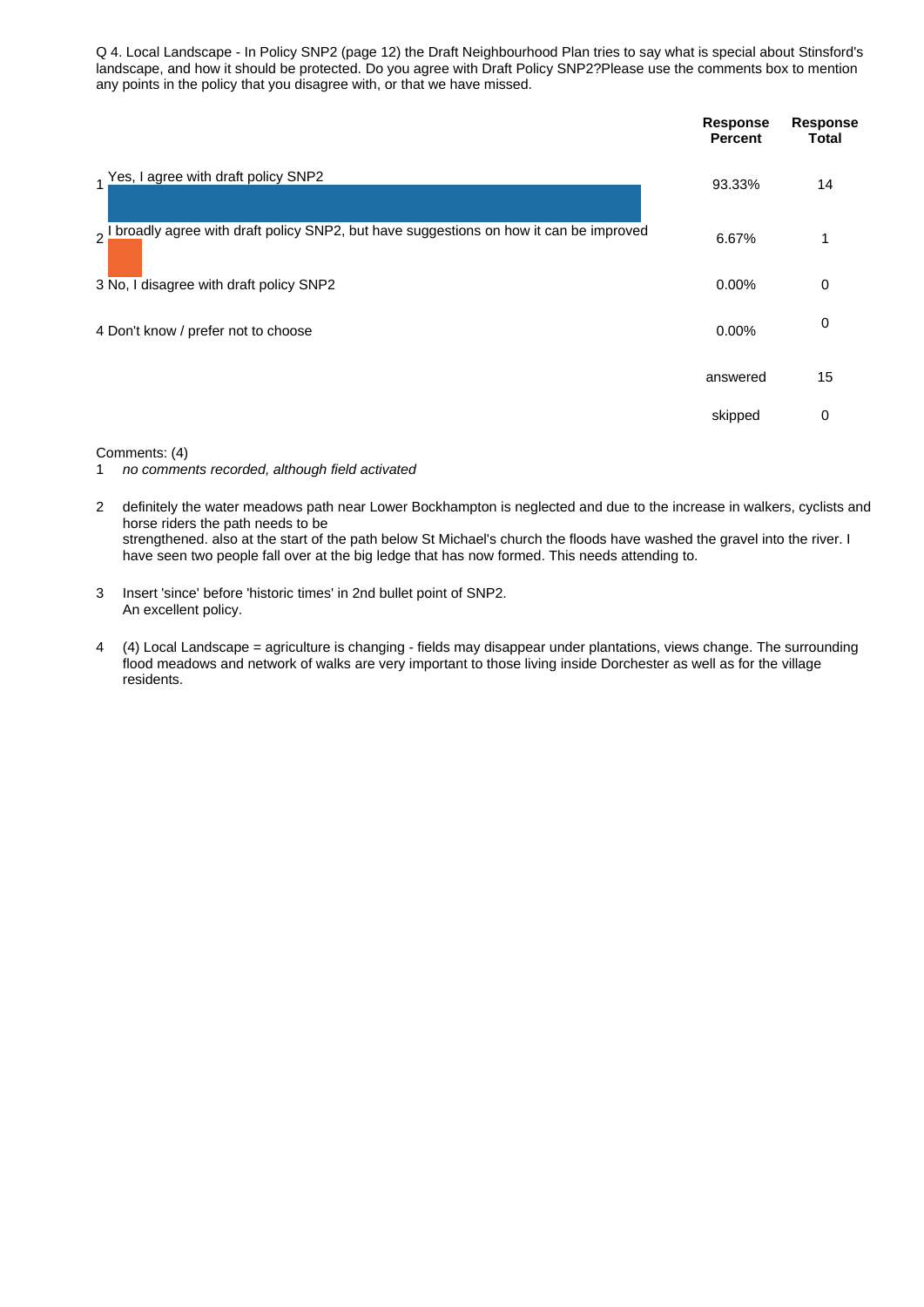Q 5. Important Local Views - In Policy SNP5 (page 15) and Figure 4, the Draft Neighbourhood Plan identifies important local views, which should be protected from intrusion. Do you agree with Draft Policy SNP5?Please use the comments box to mention any important views we have missed, or ones we have included that you disagree with.

|                                                                                          | <b>Response</b><br><b>Percent</b> | <b>Response</b><br>Total |
|------------------------------------------------------------------------------------------|-----------------------------------|--------------------------|
| 1 Yes, I agree with draft policy SNP5                                                    | 86.67%                            | 13                       |
| 2 I broadly agree with draft policy SNP5, but have suggestions on how it can be improved | 13.33%                            | 2                        |
| 3 No, I disagree with draft policy SNP5                                                  | 0.00%                             | 0                        |
| 4 Don't know / prefer not to choose                                                      | 0.00%                             | 0                        |
|                                                                                          | answered                          | 15                       |
|                                                                                          | skipped                           | 0                        |

Comments: (3)

- 1 Development should minimise adverse impacts on views, however, to protect a business (security of premises) a dwelling may be required to ensure this security, ie put in an entrance for better access but if you did this you may need a property at the entrance in order to secure the premises as you could become an target to thieves as they have an easy access in with no buildings/people for some distance, given them an open ticket to come and go as they please.
- 2 1. In Table 4, R Frome Walk, the woodland fringing the path in the KMC stretch should also be mentioned. 2. In Fig 4, how have 'key footpaths' been chosen? Shouldn't they form complete circuits? e.g. path from Rushy Pond to Hardy's Cottage is part of a 'Hardy' circuit. Path past Pigeon House Farm to Cokers Frome is part of a loop to N of Dorchester.

3. Views - the view at the entrance to Higher Kingston Farm surprises me (the one slightly to its west, towards KM, seems to cover the point here).

4. Views - there is a good view to the W (toward Dorchester and Black Down) from N part of Bhompston track.

3 (5) Important Local Views= Dorchester has been ringed with developments to the South, East and West. The only side that has retained its original border - due to the river, is to the North and the "" northern bypass"" gives opportunities to look down on old Dorch with its skyline of the prison, spires and clutter of old roofs and see how snugly it fits into the landscape. What a shame to loose this forever - I'd much rather see the buffer between l. Bockhampton and Stinsford developed (Kingston Maurward) sympathetically to become a large residential community with school, village hall & GP and pedestrian bridge over the KM roundabout (using the existing Machine Track).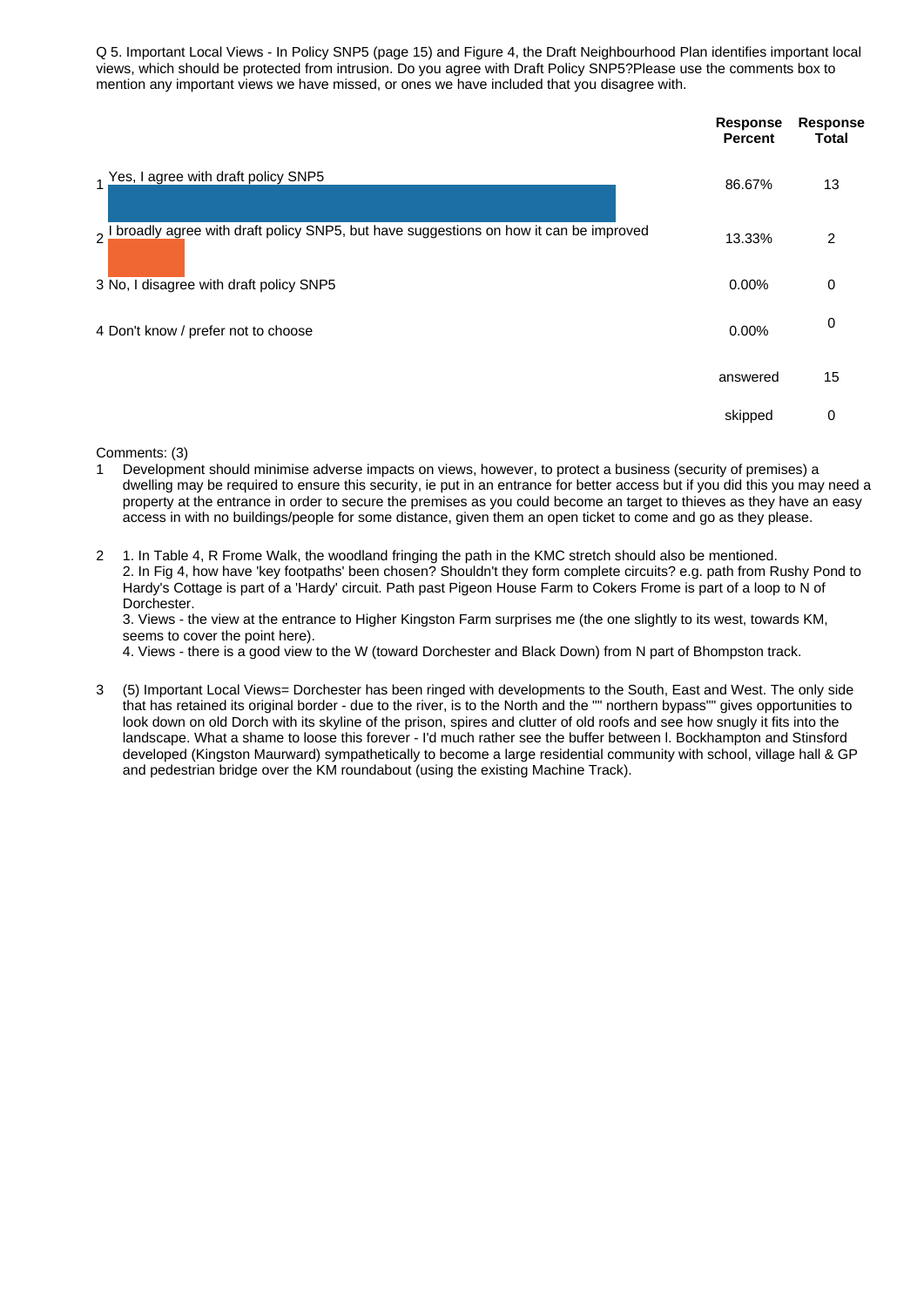Q. 6. Appropriate recreational access to the countryside - In Policy SNP6 (page 17), the Draft Neighbourhood Plan supports an access network based on existing rights of way and open spaces, and requires new recreational space to be provided for any substantial new development in the parish. Do you agree with Draft Policy SNP6?Please use the comments box to mention any changes to the policy that you would like to see; or any other comments on it.

|                                                                                          | Percent     | <b>Response Response</b><br><b>Total</b> |
|------------------------------------------------------------------------------------------|-------------|------------------------------------------|
| 1 Yes, I agree with draft policy SNP6                                                    | 73.33%      | 11                                       |
| 2 I broadly agree with draft policy SNP6, but have suggestions on how it can be improved | 13.33%      | 2                                        |
| 3 No, I disagree with draft policy SNP6                                                  | 0.00%       | 0                                        |
| 4 Don't know / prefer not to choose                                                      | 13.33%      | 2                                        |
|                                                                                          | answered 15 |                                          |
|                                                                                          | skipped     | 0                                        |

Comments: (4)

1 Yes, the Stinsford river path is suffering, but this may be more to do with the waterways poor maintenance than the level of use.

Many small trees collapse into the streams, diverting flow and affecting water levels. Can improvements be made to the river and woodland maintenance ?

Crossing of the A31 near Higher Kingston Farm is dangerous - this would be improved by a 'bridleway friendly' footbridge. The council might consider this as preparation for 'other' development plans.

The gates on the River Frome Way where it passes under the A31 have no latches. Is there a agreed channel for reporting such issues to the council ?

2 Bridleways/footpaths go across land owned by someone and they have to agree to this.

Security, litter and leaving gates open are all an issue to a landowner. COVID19 has highlighted to the public the issues of the spread of disease, however to farmers this is always an issue, in the past has been Foot and mouth etc. however, with COVID 19 the public go for a walk, open gates etc that farmers and farm workers have to also open/close to attend to livestock, public may be enjoying their recreational time whilst the farming is trying to continue to work during this pandemic.

By having lovely walks ie. Puddletown Forest it does attract a lot of people which is good to share the resource but the flip side is the erosion to paths, car parks etc.

Any substantial new development however, I do agree needs to provide countryside access.

- 3 In SNP6, under ""addtional provision .... at a level appropriate..."", reference could be made (or in the text) to the standards for Accessible Natural Greenspace set by Natural England in their 2010 document ""Nature Nearby"". Also under Project P2, mention could be made of the woodland idea I've put on the last page of this form; and of the gap in the RoW network between Cuckoo Lane overbridge and Waterston Ridge.
- 4 (6) Appropriate recreational Access to the Countryside: Keeping paths well maintained (cleard and signposted) is one thing - widening and surfacing is quite another which I don't wish to support and a waste of time if likely to flood. How would you ""reduce pressure ... most vulnerable to overuse""? I would suggest by not improving them i.e. leaving them wild. Effective management for wildlife would be to restrain dogs.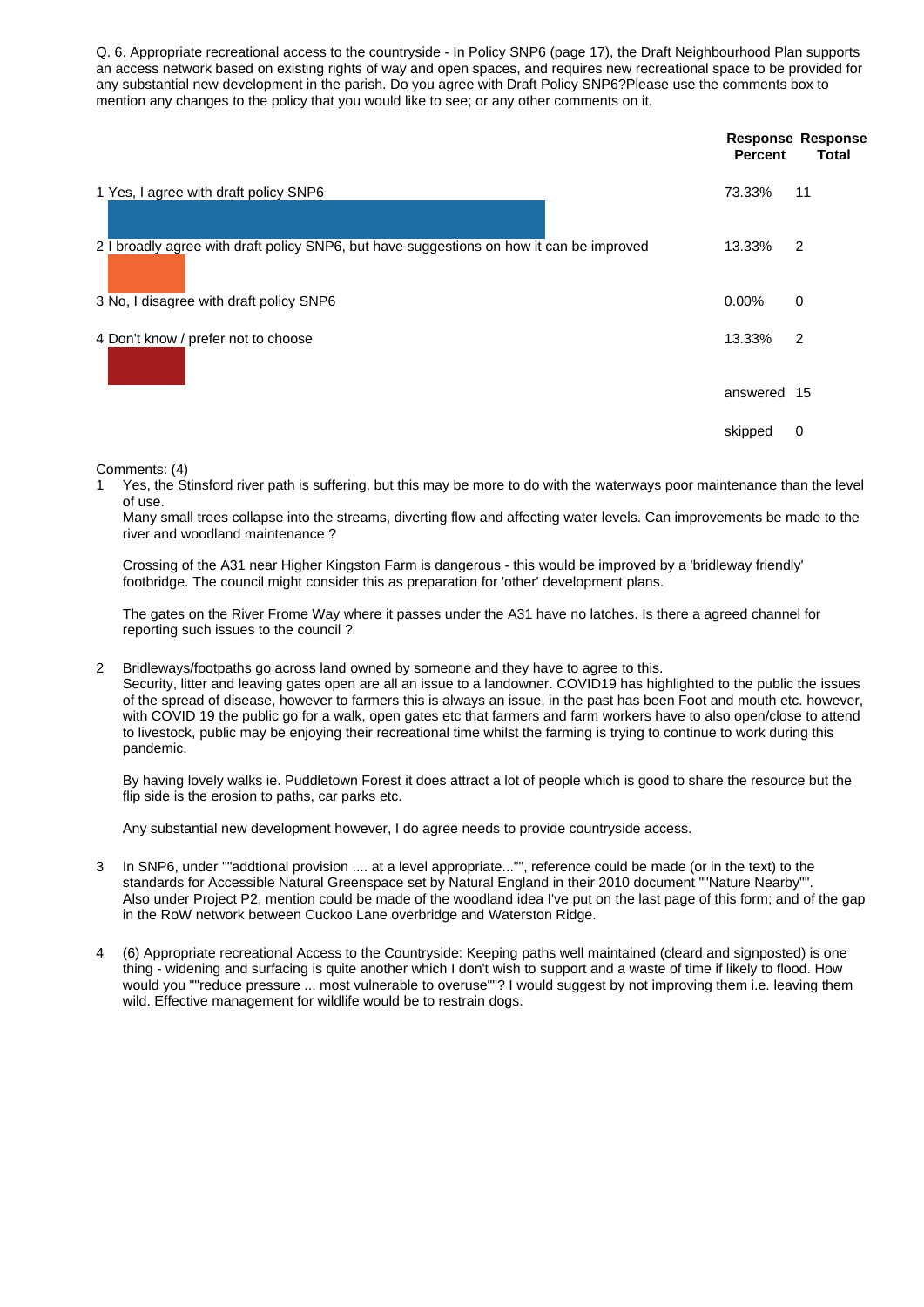Q 7. The historic environment - In Policy SNP7 (page 24), the Draft Neighbourhood Plan seeks to strengthen the protection and awareness of Stinsford's historic assets, including those with no legal designation. Do you agree with Draft Policy SNP7? Please use the comments box to mention any changes to the policy that you would like to see; or any other comments on it.

|                                                                                          | <b>Response</b><br><b>Percent</b> | Response<br><b>Total</b> |
|------------------------------------------------------------------------------------------|-----------------------------------|--------------------------|
| 1 Yes, I agree with draft policy SNP7                                                    | 80.00%                            | 12                       |
| 2 I broadly agree with draft policy SNP7, but have suggestions on how it can be improved | 0.00%                             | 0                        |
| 3 No, I disagree with draft policy SNP7                                                  | 0.00%                             | 0                        |
| 4 Don't know / prefer not to choose                                                      | 20.00%                            | 3                        |
|                                                                                          | answered                          | 15                       |
|                                                                                          | skipped                           | 0                        |

No comments.

Q. 8. The Thomas Hardy connection - In Policy SNP8 (page 24), the Draft Neighbourhood Plan seeks to encourage tourism initiatives relating to Stinsford's heritage and its cultural associations with Thomas Hardy. Do you agree with Draft Policy SNP8?Please use the comments box to mention any changes to the policy that you would like to see; or any other comments on it.

|                                                                                          | <b>Response</b><br><b>Percent</b> | <b>Response</b><br><b>Total</b> |
|------------------------------------------------------------------------------------------|-----------------------------------|---------------------------------|
| Yes, I agree with draft policy SNP8<br>$\overline{1}$                                    | 80.00%                            | 12                              |
| 2 I broadly agree with draft policy SNP8, but have suggestions on how it can be improved | 13.33%                            | 2                               |
| disagree with draft policy SNP8<br>$3\frac{No, I}{.}$                                    | 6.67%                             | $\mathbf{1}$                    |
| 4 Don't know / prefer not to choose                                                      | 0.00%                             | 0                               |
|                                                                                          | answered                          | 15                              |
|                                                                                          | skipped                           | 0                               |

Comments: (5)

1 As long as traffic to the area does not increase as the roads would become conjested.

2 But not to use Kingston Maurward as a parking site for Thomas Hardy Cottage.

- 3 Increase in tourism causes an issue with traffic coming to/from Bockhampton. Roads are unable to take an increase in capacity of traffic.
- 4 important not to commericlaise the Hardy heritage whilst allowing access for visitors to enjoy the historic sites associated with him. Especially retain the rural nature and avoid creating car parking etc.
- 5 I suggest a change to the wording, e.g. ""Proposals for development of facilities for tourism, including those related to the history and cultural associations with Thomas Hardy, should be accompanied by an assessment of the economic and educational benefits they will bring and the environmental impact they will cause, including any measures to mitigate that impact. Only proposals with minimal impact and significant benefit will be permitted.""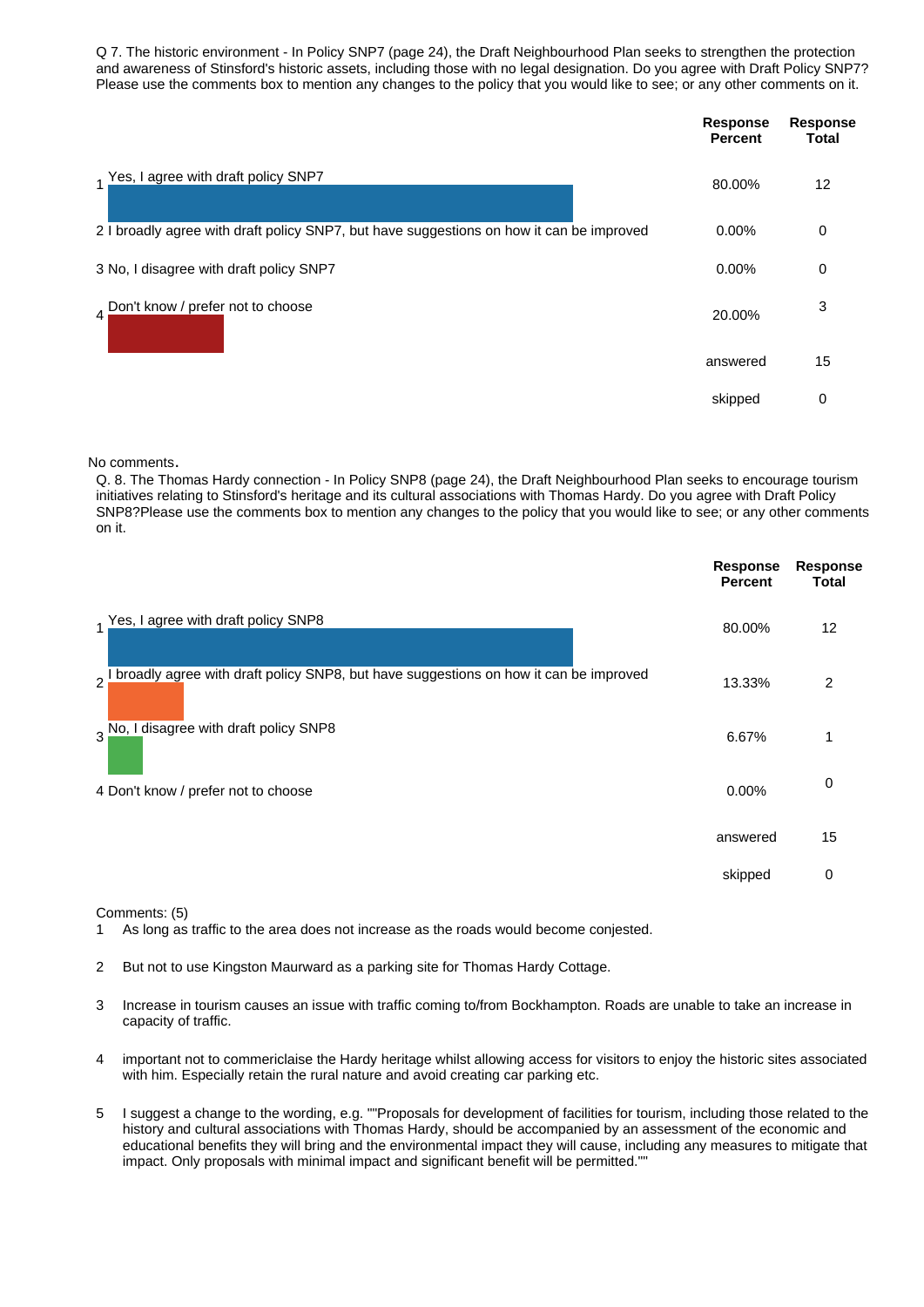Q 9. Better Building Design - Draft Policy SNP12 (page 32) seeks to guide the design of any future development in the parish so that it fits in visually, is convenient to live in, and has a minimal carbon footprint. Do you agree with Draft Policy SNP12? Please use the comments box to mention any changes to the policy that you would like to see; or any other comments on it.

|                                                                                       | <b>Percent</b> | <b>Response Response</b><br>Total |
|---------------------------------------------------------------------------------------|----------------|-----------------------------------|
| 1 Yes, I agree with draft policy SNP12                                                | 73.33%         | 11                                |
| broadly agree with draft policy SNP12, but have suggestions on how it can be improved | 20.00%         | 3                                 |
| 3 No, I disagree with draft policy SNP12                                              | 0.00%          | 0                                 |
| 4 Don't know / prefer not to choose                                                   | 6.67%          | 1                                 |
|                                                                                       | answered 15    |                                   |
|                                                                                       | skipped        | 0                                 |
|                                                                                       |                |                                   |

Comments: (3)

- 1 As long as carbon footprint reduction items fit in with the landscape and don't end up looking odd against the rest of the dwellings in the area.
- 2 Need to ensure all renewables etc are sympathetic to its position in community i.e. solar panels covering a roof can look out of place situated next to thatched cottages - seen from road, i.e. it may be better to position on just back of the property.
- 3 I would put the sustainability paragraphs first!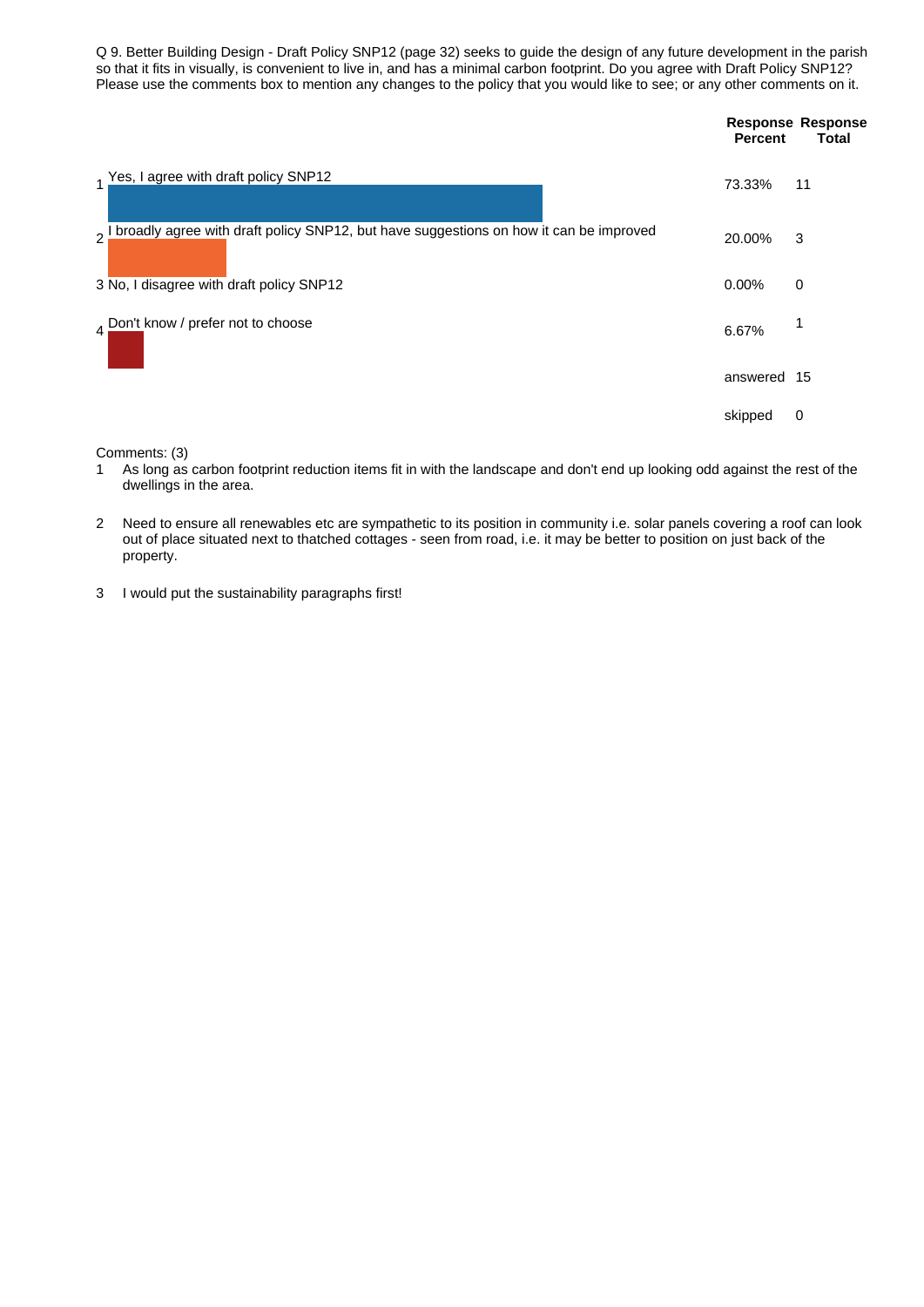Q 10. Traffic Management - Draft Policies SNP14 and SNP15, and Project P3 (page 38) seek to improve highway safety in Stinsford parish. Do you agree with Draft Policies SNP14, SNP15 and Project P3?Please use the comments box to mention any changes to the policies or project that you would like to see; or any other comments on them.

|                                                                                                                            | Response<br><b>Percent</b> | Response<br>Total |
|----------------------------------------------------------------------------------------------------------------------------|----------------------------|-------------------|
| 1 Yes, I agree with draft policies SNP14 and SNP15, and Project P3                                                         | 66.67%                     | 10                |
| I broadly agree with draft policies SNP14 and SNP15, and Project P3, but have suggestions<br>2 on how they can be improved | 20.00%                     | 3                 |
| 3 No, I disagree with draft policies SNP14 and SNP15, and Project P3                                                       | 6.67%                      | 1                 |
| 4 Don't know / prefer not to choose                                                                                        | 6.67%                      | 1                 |
|                                                                                                                            | answered                   | 15                |
|                                                                                                                            | skipped                    | 0                 |

Comments: (6)

1 Introduction of speed limits and zones may help dissuade the use of the local lanes as 'shortcuts'. However, Road modification Traffic calming measures cause more trouble and damage than they are worth. I do not condone Introduction of speed humps, chicanes and other traffic calming - this would adversely affect the rural nature of the area.

- 2 Cyclists & walkers are covered by point 11 for safety. By putting up signage etc. you are going against SP2, network of lanes and tracks to remain rural in character and not become urbanized when developing so not required now either. The main issue is from Stinsford Roundabout to Hollow Hill with the buses and traffic to Studio School, the college has been running for years and the Studio School for some years now, the Studio School could sort the traffic problem with dropping off the students at the entrance to the college. The college is generating the income from these students so should deal with the traffic issues associated with them.
- 3 Flooding on the A35 needs to be tackled as a high priority, rather then closing the road all the time.
- 4 No urbanisation i.e. signage, this is the country.
- 5 The policies should identify roads which are already at capacity, or unsafe, and require any future development that will add to their traffic load to contribute financially to improvements that increase safety, e.g. passing places or other traffic management measures.
- 6 Pedestrian crossing on KM (roundabout) improved please.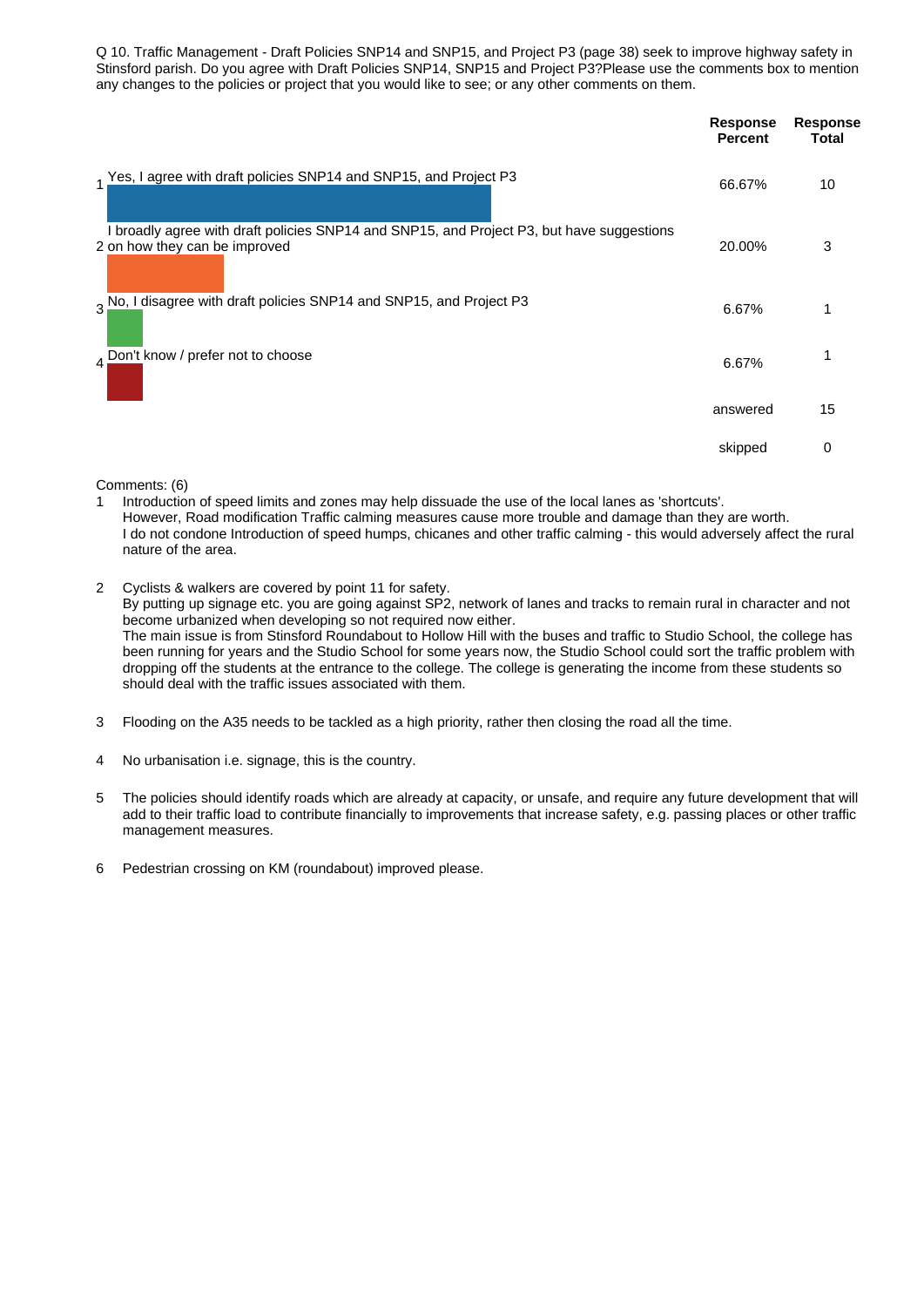Q 11. Cycling - Draft Policy SNP16 and Project P4 (page 41) seek to improve the cycle network in Stinsford parish. Do you agree with Draft Policy SNP16 and Project P4?Please use the comments box to mention any changes to the policy or project that you would like to see; or any other comments on them.

| 1 Yes, I agree with Draft Policy SNP16 and Project P4<br>11<br>73.33%<br>I broadly agree with Draft Policy SNP16 and Project P4, but have suggestions on how they<br>2<br>2 can be improved<br>13.33%<br>3 No, I disagree with Draft Policy SNP16 and Project P4<br>6.67%<br>1<br>4 Don't know / prefer not to choose<br>6.67%<br>15<br>answered<br>0<br>skipped | <b>Response</b><br><b>Percent</b> | Response<br><b>Total</b> |
|------------------------------------------------------------------------------------------------------------------------------------------------------------------------------------------------------------------------------------------------------------------------------------------------------------------------------------------------------------------|-----------------------------------|--------------------------|
|                                                                                                                                                                                                                                                                                                                                                                  |                                   |                          |
|                                                                                                                                                                                                                                                                                                                                                                  |                                   |                          |
|                                                                                                                                                                                                                                                                                                                                                                  |                                   |                          |
|                                                                                                                                                                                                                                                                                                                                                                  |                                   |                          |
|                                                                                                                                                                                                                                                                                                                                                                  |                                   |                          |
|                                                                                                                                                                                                                                                                                                                                                                  |                                   |                          |

Comments: (4)

- 1 Encouraging cycling is important but care should be taken not to materially change historic routes, for example the pathway described by Thomas Hardy in 'Under the Greenwood Tree' along the stream between Stinsford and Lower Bockhampton.
- 2 I would like to be able to safely cycle from Bhompston Farm into Dorchester and around Stinsford; please extend the cycle routes to allow this.
- 3 Beware of creating 'fast' tracks for cyclists the paths are shared with horse riders, walkers and families (all of whom rub along quite happily). However, although still a minority, an increasing number of cyclists are cycling 'against the clock' without regard for other users.
- 4 (11) Cycling= I do not want to see the cross country Ref 1 route (underpass route to 3 Bears cottage and L. Bockhampton) to be up-graded/urbanised because it is better to direct both commuting and leisure non-mountain bikes to existing cycle path from Max Gate to west Stafford and along an upgraded off-road path from Greys Bridge to KM Roundabout.

These 2 existing hard surface routesdo not flood and interfere less with walkers and dogs & horses are better for heavier e-bikes and we do not need a 3rd hard surface route.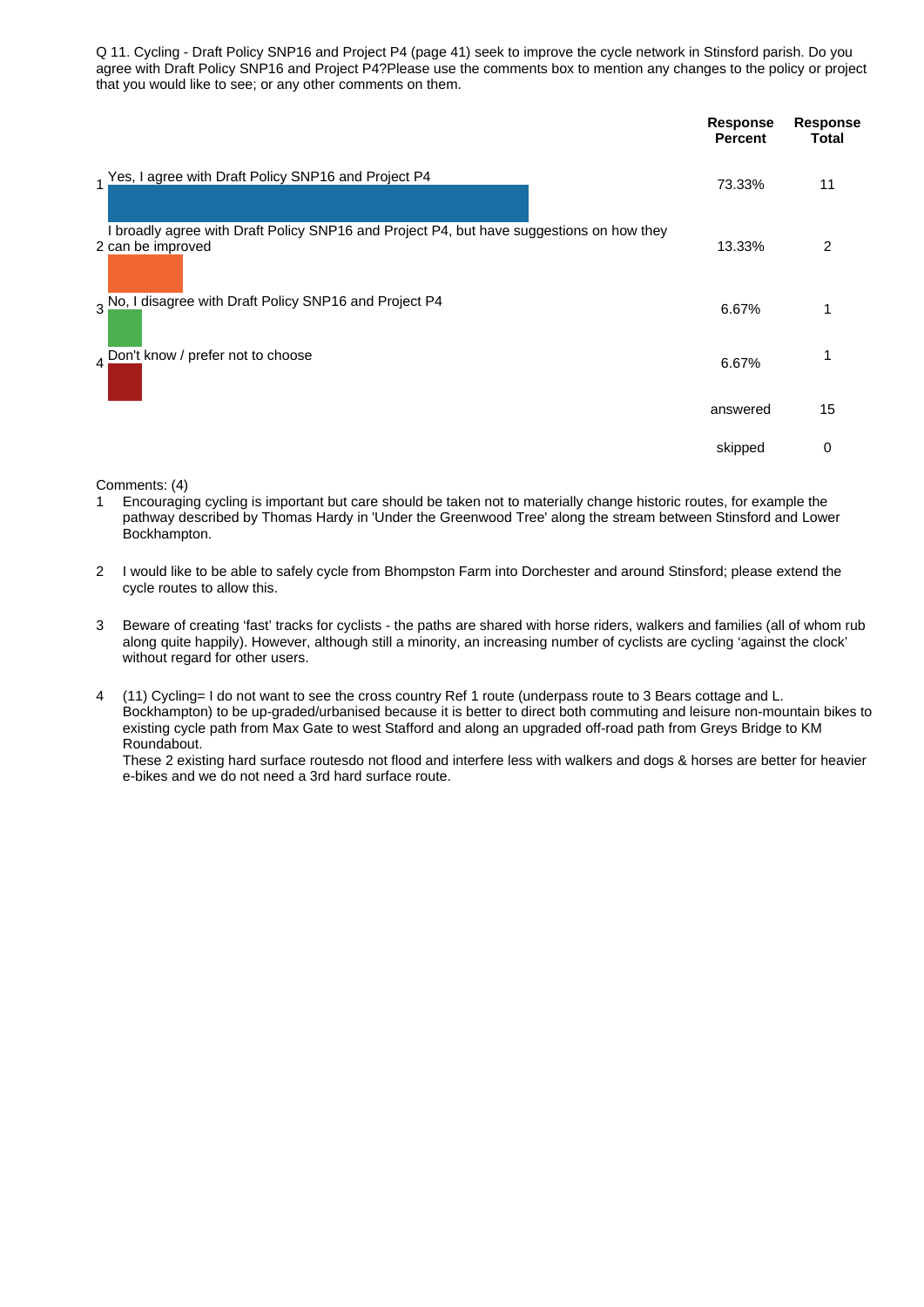|                |                                                                                       | <b>Response</b><br>Percent | Response<br><b>Total</b> |
|----------------|---------------------------------------------------------------------------------------|----------------------------|--------------------------|
|                | 1 Frome Whitfield                                                                     | 0.00%                      | 0                        |
| $\overline{2}$ | Cokers Frome area                                                                     | 6.67%                      | $\mathbf 1$              |
| 3              | Stinsford hamlet                                                                      | 40.00%                     | 6                        |
| 4              | <b>Upper Stinsford (Birkin House area)</b>                                            | 6.67%                      | 1                        |
| 5              | Higher Kingston                                                                       | 13.33%                     | $\sqrt{2}$               |
| 6              | Kingston Maurward Estate                                                              | 6.67%                      | $\mathbf 1$              |
| $\overline{7}$ | <b>Higher Bockhampton</b>                                                             | 6.67%                      | 1                        |
| 8              | Lower Bockhampton                                                                     | 6.67%                      | $\mathbf 1$              |
| 9              | Bhompston and Pine Lodge                                                              | 13.33%                     | $\overline{c}$           |
|                | 10 I do not live in Stinsford parish                                                  | 0.00%                      | 0                        |
|                | 11 If you do not live in any of the areas listed above, please say where you do live. | 0.00%                      | 0                        |
|                |                                                                                       | answered                   | 15                       |
|                |                                                                                       | skipped                    | $\pmb{0}$                |

Q 13. Have you attended any of the Neighbourhood Plan consultation events in November 2020 (Zoom meetings or the dropin event at Kingston Maurward)? *(the planned drop-in event was cancelled because of the re-imposition of a Covid lockdown)*

|                       | Response<br><b>Percent</b> | Response<br><b>Total</b> |
|-----------------------|----------------------------|--------------------------|
| Yes<br>$\overline{1}$ | 46.67%                     | 7                        |
| $2 \frac{No}{2}$      | 53.33%                     | 8                        |
| 3 Not sure            | 0.00%                      | $\mathbf 0$              |
|                       | answered                   | 15                       |
|                       | skipped                    | $\pmb{0}$                |